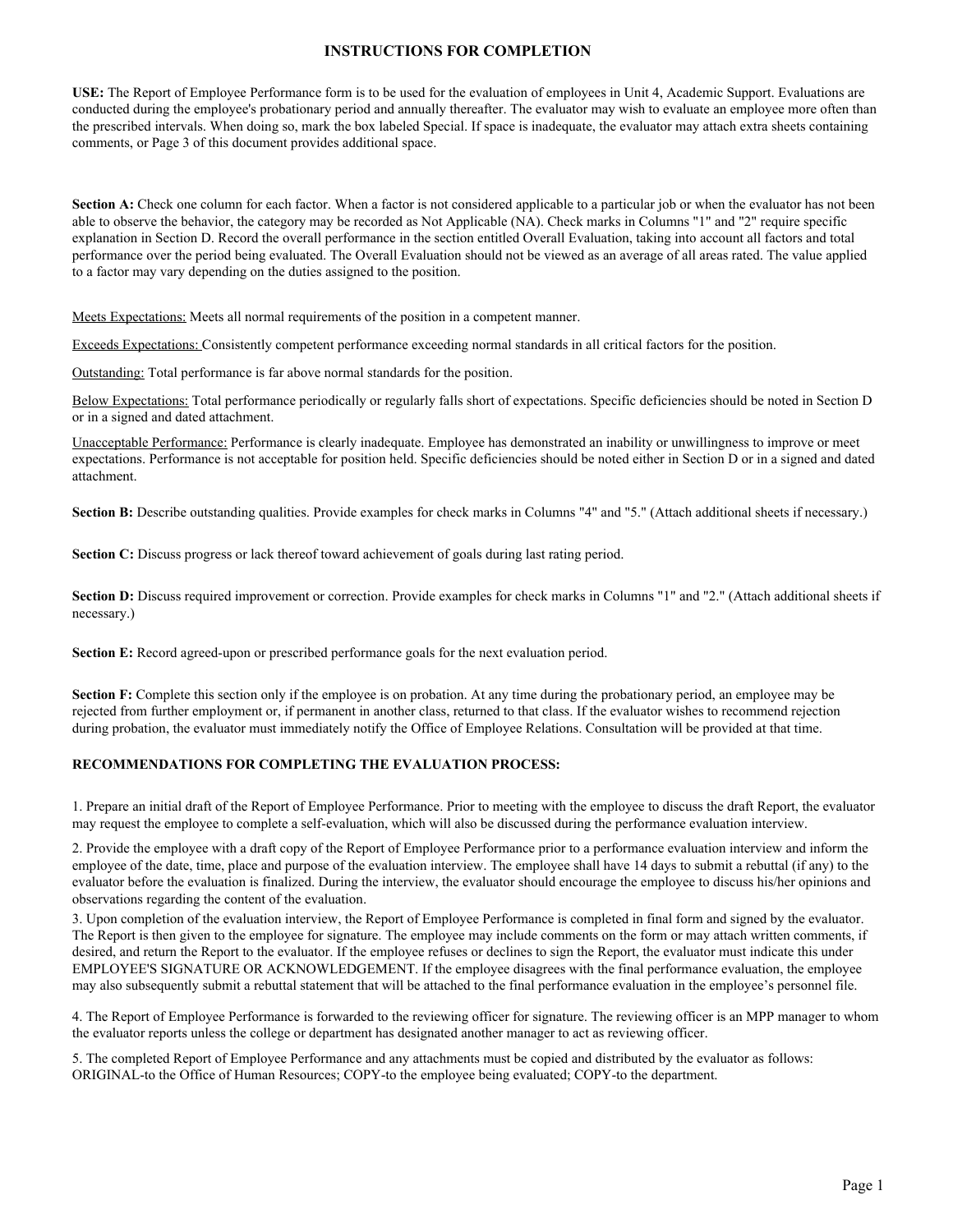## **EVALUATOR -- BEFORE COMPLETING THIS REPORT PLEASE READ INSTRUCTIONS FOR COMPLETION**

|   |                                                                                                                                                                     |                             |                      |     |                                                                                                                                                              | <b>REPORT OF EMPLOYEE PERFORMANCE</b><br><b>UNIT 4 -- ACADEMIC SUPPORT</b><br>CSU Campus San Francisco                                                                                                                                                                            |                                                 |                     |         |                                            |                                                                                                 |
|---|---------------------------------------------------------------------------------------------------------------------------------------------------------------------|-----------------------------|----------------------|-----|--------------------------------------------------------------------------------------------------------------------------------------------------------------|-----------------------------------------------------------------------------------------------------------------------------------------------------------------------------------------------------------------------------------------------------------------------------------|-------------------------------------------------|---------------------|---------|--------------------------------------------|-------------------------------------------------------------------------------------------------|
|   |                                                                                                                                                                     |                             |                      |     |                                                                                                                                                              |                                                                                                                                                                                                                                                                                   |                                                 |                     |         |                                            |                                                                                                 |
|   |                                                                                                                                                                     | Name                        |                      |     |                                                                                                                                                              | Employee ID                                                                                                                                                                                                                                                                       | Department                                      |                     |         |                                            | Classification                                                                                  |
|   | FROM:                                                                                                                                                               |                             |                      | TO: |                                                                                                                                                              |                                                                                                                                                                                                                                                                                   |                                                 | <b>ANNUAL</b>       |         |                                            | <b>TEMPORARY</b>                                                                                |
|   |                                                                                                                                                                     |                             | <b>RATING PERIOD</b> |     |                                                                                                                                                              | Type of Evaluation:                                                                                                                                                                                                                                                               |                                                 | <b>PROBATIONARY</b> |         | <b>SPECIAL</b>                             |                                                                                                 |
|   |                                                                                                                                                                     |                             |                      |     |                                                                                                                                                              |                                                                                                                                                                                                                                                                                   |                                                 |                     |         |                                            |                                                                                                 |
|   |                                                                                                                                                                     |                             |                      |     | <b>Section A - Evaluation Criteria</b>                                                                                                                       |                                                                                                                                                                                                                                                                                   | <b>Section C</b>                                |                     |         | established during previous rating period. | Record PROGRESS ACHIEVED in attaining goals                                                     |
| 1 | $\mathbf{2}$                                                                                                                                                        | 3                           | 4                    | 5   | $1 = UNACCEPTABLE$<br>$5 = OUTSTANDING$                                                                                                                      | $2 =$ BELOW UNACCEPTABLE<br>$3 = MEETS$ EXPECTATIONS<br>$4 = EXCEEDS$ EXPECTATIONS                                                                                                                                                                                                |                                                 |                     |         |                                            |                                                                                                 |
|   |                                                                                                                                                                     |                             |                      |     | Quality of Work                                                                                                                                              |                                                                                                                                                                                                                                                                                   | <b>Section D</b>                                |                     |         |                                            | Record specific REQUIRED IMPROVEMENT or<br><b>CORRECTION</b> needed in performance or behavior. |
|   |                                                                                                                                                                     |                             |                      |     | Quantity of Work                                                                                                                                             |                                                                                                                                                                                                                                                                                   |                                                 |                     |         |                                            |                                                                                                 |
|   |                                                                                                                                                                     |                             |                      |     |                                                                                                                                                              | Professional Judgement*                                                                                                                                                                                                                                                           |                                                 |                     |         |                                            |                                                                                                 |
|   |                                                                                                                                                                     |                             |                      |     | Community*                                                                                                                                                   | Contributions to Campus/CSU/                                                                                                                                                                                                                                                      | <b>Section E</b>                                |                     |         | established for next performance period.   | Record GOALS or IMPROVEMENT PROGRAMS                                                            |
|   |                                                                                                                                                                     | employee's work assignment. |                      |     |                                                                                                                                                              | *Per provision 18.1.A of the Collective Bargaining Agreement:Professional judgment<br>includes professional responsibility, attendance abuse, and working relationships.<br>Contributions include those to the community, which are directly related to the                       |                                                 |                     |         |                                            |                                                                                                 |
|   | Utilizing the criteria above, record JOB<br><b>Section B</b><br>STRENGTHS and superior performance. (See Page 3<br>for more space, if necessary, for Sections B-E.) |                             |                      |     |                                                                                                                                                              |                                                                                                                                                                                                                                                                                   | <b>Section F</b><br>For PROBATIONARY EMPLOYEES: |                     |         |                                            |                                                                                                 |
|   |                                                                                                                                                                     |                             |                      |     |                                                                                                                                                              | Permanent Status Recommended (To be determined in conjunction with<br>final probationary evaluation.)<br>Permanent Status Not Recommended (To be determined not later than<br>the final probationary evaluation in accordance with the INSTRUCTIONS<br>FOR COMPLETION on Page 1.) |                                                 |                     |         |                                            |                                                                                                 |
|   |                                                                                                                                                                     |                             |                      |     |                                                                                                                                                              |                                                                                                                                                                                                                                                                                   | <b>EVALUATOR</b>                                |                     |         |                                            |                                                                                                 |
|   |                                                                                                                                                                     |                             |                      |     |                                                                                                                                                              |                                                                                                                                                                                                                                                                                   | (Signature)                                     |                     | (Title) |                                            | (Date)                                                                                          |
|   | This review is based on                                                                                                                                             |                             |                      |     |                                                                                                                                                              |                                                                                                                                                                                                                                                                                   | <b>Reviewing Officer</b>                        |                     |         |                                            |                                                                                                 |
|   |                                                                                                                                                                     |                             |                      |     | direct observation or supervision of the employee's work                                                                                                     |                                                                                                                                                                                                                                                                                   |                                                 |                     |         |                                            |                                                                                                 |
|   |                                                                                                                                                                     |                             |                      |     | since the last performance evaluationand/or<br>the content of the employee's personnel file. (Per provision<br>18.1B of the Collective Bargaining Agreement) |                                                                                                                                                                                                                                                                                   | (Signature)                                     |                     | (Title) |                                            | (Date)                                                                                          |
|   |                                                                                                                                                                     |                             |                      |     | $1 = UNACCEPTABLE$                                                                                                                                           | Date draft given to employee for review:                                                                                                                                                                                                                                          |                                                 |                     |         |                                            |                                                                                                 |
| 1 | $\mathbf{2}$                                                                                                                                                        | 3                           | 4                    | 5   | $5 = OUTSTANDING$                                                                                                                                            | $2 =$ BELOW UNACCEPTABLE<br>$3 = MEETS$ EXPECTATIONS<br>$4 = EXCEEDS$ EXPECTATIONS                                                                                                                                                                                                |                                                 |                     |         |                                            |                                                                                                 |
|   |                                                                                                                                                                     |                             |                      |     |                                                                                                                                                              | <b>OVERALL EVALUATION</b>                                                                                                                                                                                                                                                         | <b>COMMENTS:</b>                                |                     |         |                                            |                                                                                                 |
|   |                                                                                                                                                                     |                             |                      |     |                                                                                                                                                              | <b>Record Overall Performance</b>                                                                                                                                                                                                                                                 |                                                 |                     |         |                                            |                                                                                                 |
|   |                                                                                                                                                                     |                             |                      |     | <b>EMPLOYEE'S SIGNATURE OR ACKNOWLEDGEMENT:</b>                                                                                                              |                                                                                                                                                                                                                                                                                   |                                                 |                     | Date:   |                                            |                                                                                                 |